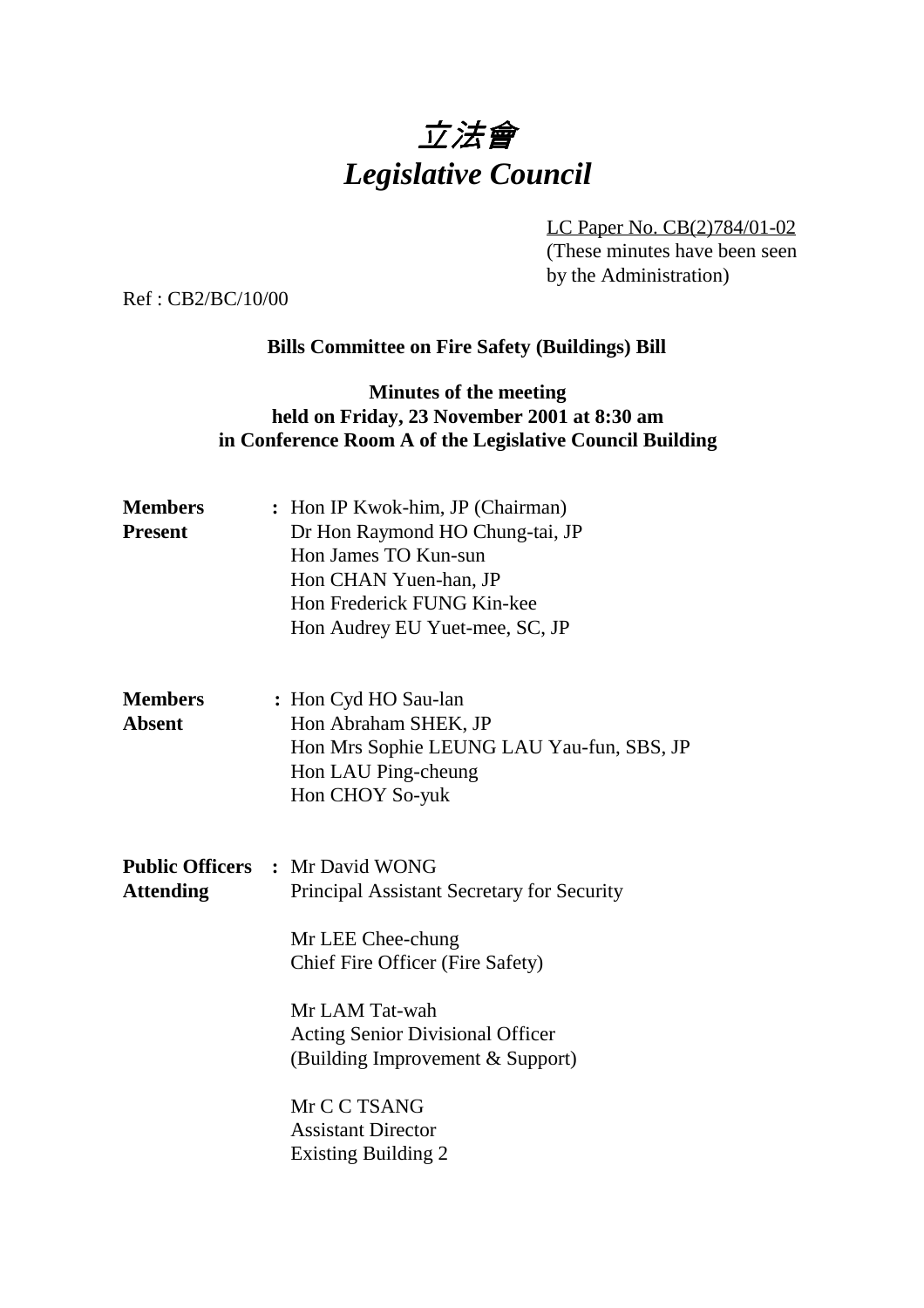| Mr HO Cham<br><b>Chief Building Surveyor</b><br><b>Fire Safety</b> |
|--------------------------------------------------------------------|
| Mr W B MADDAFORD<br><b>Senior Assistant Law Draftsman</b>          |
| Ms Stella CHAN<br><b>Government Counsel</b>                        |
| Mr Damian CHAN<br><b>Assistant Secretary for Security</b>          |
| : Mrs Sharon TONG<br>Chief Assistant Secretary (2) 1               |
| : Miss Connie FUNG<br>Assistant Legal Adviser 3                    |
| Miss Mary SO<br>Senior Assistant Secretary (2) 8                   |
|                                                                    |

The Bills Committee deliberated (Index of proceedings attached at **Annex**).

2. The Bills Committee requested the Administration to provide a response to the following issues raised by members at previous meetings and this meeting in time for discussion at the next meeting scheduled for 18 December 2001 at 9:00 am -

 $-2 -$ 

- a) To include members of the public in the advisory committee mentioned in clause 5(10) of the Bill;
- b) To improve the draft guidelines drawn up by the Fire Services Department and the Buildings Department respectively, by providing appropriate illustrations where owners or occupiers might be exempted from complying with certain fire safety requirements stipulated in the Bill;
- c) To make it compulsory that fire safety improvement works required of the owners or occupiers under the Bill be supervised and certified by registered professional engineers (building services); and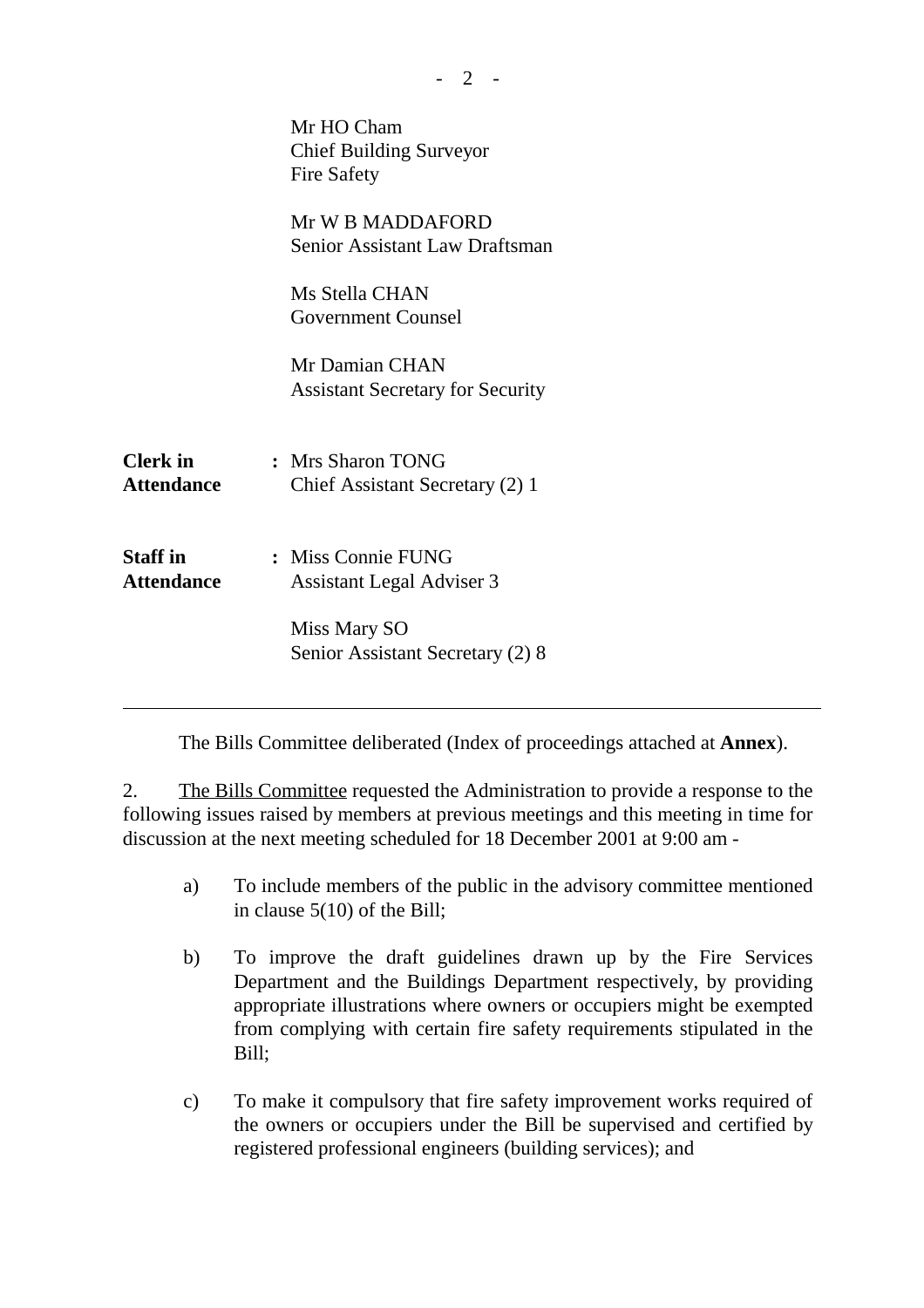- d) To make reference to an arrangement under consideration by the Buildings Department whereby orders issued by the Director of Buildings for the purpose of timely maintenance would no longer be made to the Owners' Corporations but to individual owners and that the Director of Buildings could place a legal charge registrable against the title with the Land Registry of those owners who refused or failed to pay their shares of the costs incurred in upgrading the fire safety standards in the common parts of the buildings, and to incorporate it in the Bill as far as practicable.
- 3. There being no other business, the meeting ended at 10:10 am.

Council Business Division 2 Legislative Council Secretariat 28 December 2001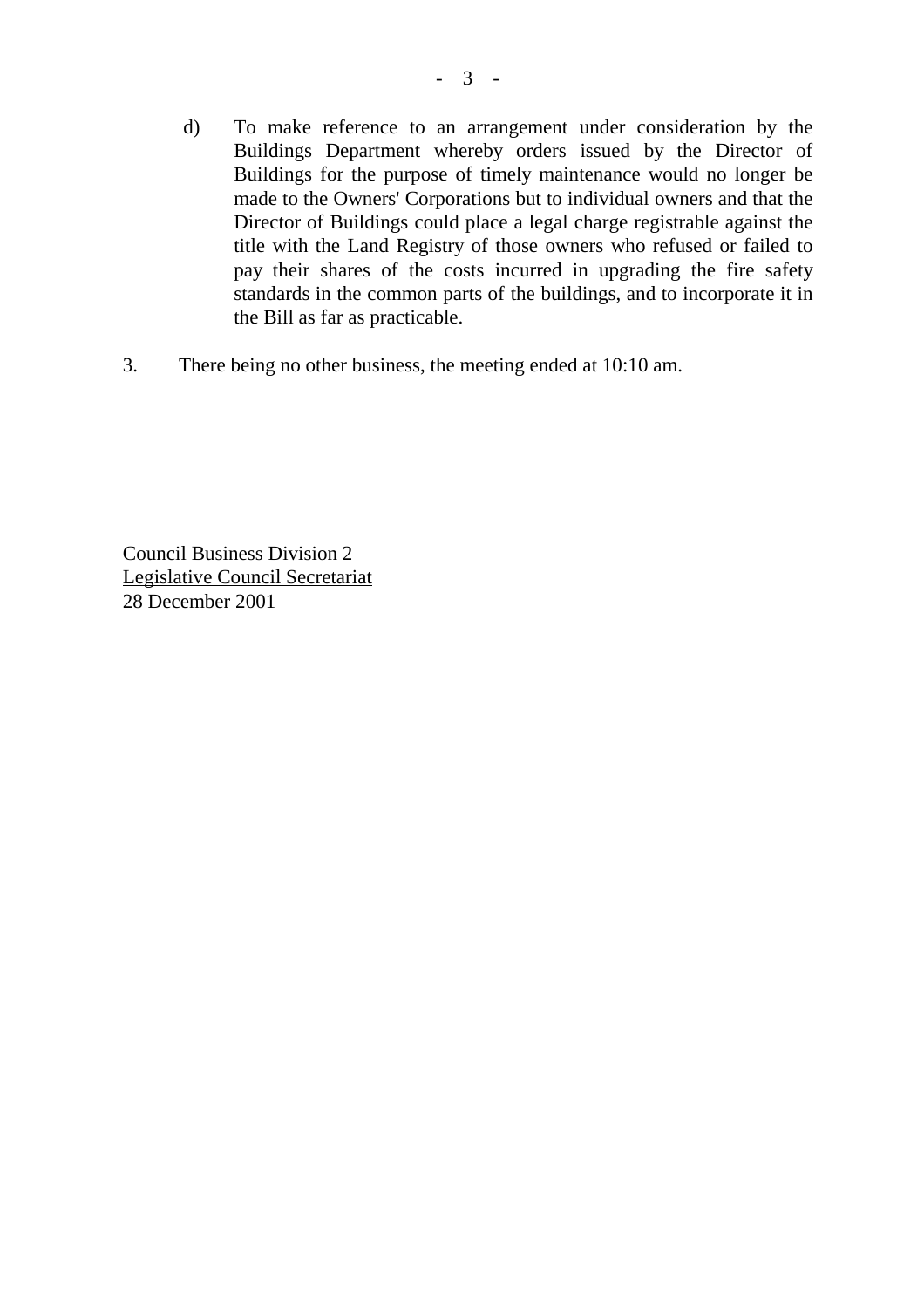## **Proceedings of the meeting of the Bills Committee on Fire Safety (Buildings) Bill on Friday, 23 November 2001, at 8:30 am in Conference Room A of the Legislative Council Building**

| <b>Time</b>   | <b>Speaker</b> | Subject(s)                                                                                                                                                                                                                                         | <b>Action</b> |
|---------------|----------------|----------------------------------------------------------------------------------------------------------------------------------------------------------------------------------------------------------------------------------------------------|---------------|
|               |                |                                                                                                                                                                                                                                                    | required      |
| $0000 - 0450$ | Chairman       | Part B of the draft guidance notes drawn up by<br>the Buildings Department to provide for the<br>circumstances under which owners or occupiers<br>might be exempted from complying with certain<br>fire safety requirements stipulated in the Bill |               |
| $0451 - 0510$ | Admin          | Ditto                                                                                                                                                                                                                                              |               |
| $0511 - 0526$ | Chairman       | Ditto                                                                                                                                                                                                                                              |               |
| $0527 - 0552$ | Admin          | Ditto                                                                                                                                                                                                                                              |               |
| $0553 - 0600$ | Chairman       | Ditto                                                                                                                                                                                                                                              |               |
| $0601 - 0608$ | Admin          | Ditto                                                                                                                                                                                                                                              |               |
| $0609 - 0623$ | Chairman       | Ditto                                                                                                                                                                                                                                              |               |
| $0624 - 0636$ | Admin          | Ditto                                                                                                                                                                                                                                              |               |
| $0637 - 0650$ | Chairman       | Ditto                                                                                                                                                                                                                                              |               |
| $0651 - 0735$ | Admin          | Ditto                                                                                                                                                                                                                                              |               |
| 0736 - 0759   | Admin          | Ditto                                                                                                                                                                                                                                              |               |
| $0800 - 0815$ | Chairman       | Ditto                                                                                                                                                                                                                                              |               |
| $0816 - 0831$ | Admin          | Ditto                                                                                                                                                                                                                                              |               |
| 0832 - 0851   | Chairman       | Ditto                                                                                                                                                                                                                                              |               |
| $0852 - 0931$ | Admin          | Ditto                                                                                                                                                                                                                                              |               |
| 0932 - 0959   | Chairman       | Ditto                                                                                                                                                                                                                                              |               |
| $1000 - 1021$ | Admin          | Ditto                                                                                                                                                                                                                                              |               |
| $1022 - 1107$ | Dr Raymond HO  | Ditto                                                                                                                                                                                                                                              |               |
| $1108 - 1118$ | Admin          | Ditto                                                                                                                                                                                                                                              |               |
| 1119 - 1153   | Dr Raymond HO  | Ditto                                                                                                                                                                                                                                              |               |
| 1154 - 1221   | Admin          | Ditto                                                                                                                                                                                                                                              |               |
| 1222 - 1306   | Chairman       | Ditto                                                                                                                                                                                                                                              |               |
| 1307 - 1434   | Admin          | Ditto                                                                                                                                                                                                                                              |               |
| 1435 - 1512   | Chairman       | Ditto                                                                                                                                                                                                                                              |               |
| 1513 - 1611   | Admin          | Ditto                                                                                                                                                                                                                                              |               |
| 1612 - 1634   | Chairman       | Ditto                                                                                                                                                                                                                                              |               |
| $1635 - 1651$ | Admin          | Ditto                                                                                                                                                                                                                                              |               |
| $1652 - 1726$ | Chairman       | Ditto                                                                                                                                                                                                                                              |               |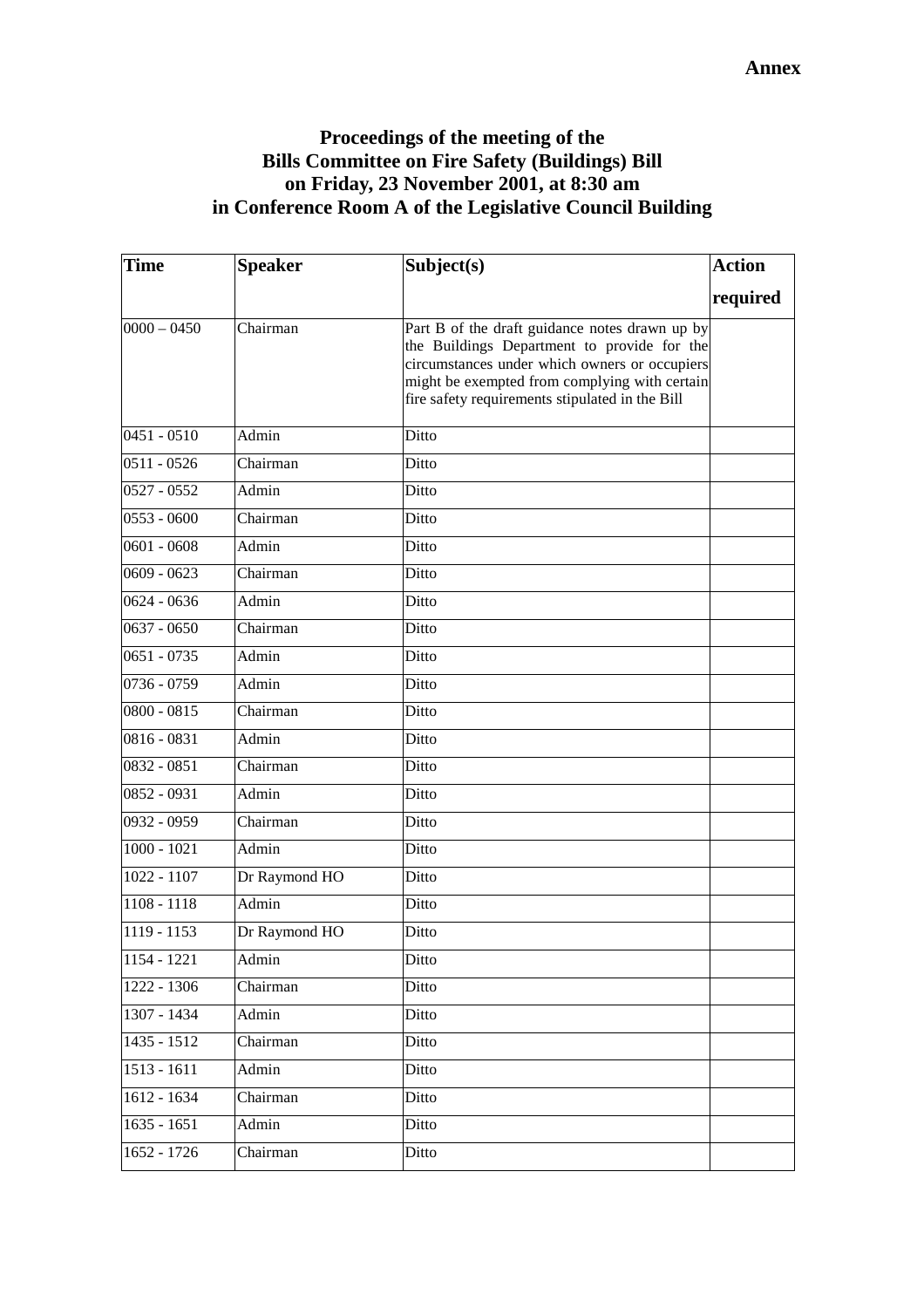| 1727 - 2129   | Dr Raymond HO      | Employing registered professional engineers<br>(building services) to supervise and certify fire<br>safety improvement works required of the<br>owners or occupiers                   |  |
|---------------|--------------------|---------------------------------------------------------------------------------------------------------------------------------------------------------------------------------------|--|
| $2130 - 2456$ | Admin              | Ditto                                                                                                                                                                                 |  |
| 2457 - 2735   | Dr Raymond HO      | Ditto                                                                                                                                                                                 |  |
| 2736 - 2822   | Chairman           | Ditto                                                                                                                                                                                 |  |
| 2823 - 2951   | Dr Raymond HO      | Ditto                                                                                                                                                                                 |  |
| 2952 - 3101   | Admin              | Ditto                                                                                                                                                                                 |  |
| $3102 - 3143$ | Dr Raymond HO      | Ditto                                                                                                                                                                                 |  |
| 3144 - 3303   | Admin              | Ditto                                                                                                                                                                                 |  |
| 3304 - 3405   | Dr Raymond HO      | Ditto                                                                                                                                                                                 |  |
| 3406 - 3536   | Admin              | Ditto                                                                                                                                                                                 |  |
| 3537 - 3626   | Dr Raymond HO      | Ditto                                                                                                                                                                                 |  |
| $3627 - 3845$ | Admin              | Ditto                                                                                                                                                                                 |  |
| $3846 - 3931$ | Dr Raymond HO      | Ditto                                                                                                                                                                                 |  |
| $3932 - 3940$ | Chairman           | Ditto                                                                                                                                                                                 |  |
| 3941 - 4110   | Admin              | Ditto                                                                                                                                                                                 |  |
| 4111 - 4241   | Dr Raymond HO      | Ditto                                                                                                                                                                                 |  |
| 4242 - 4433   | Admin              | Ditto                                                                                                                                                                                 |  |
| 4434 - 4448   | Dr Raymond HO      | Ditto                                                                                                                                                                                 |  |
| 4449 - 4512   | Admin              | Ditto                                                                                                                                                                                 |  |
| 4513 - 4516   | Dr Raymond HO      | Ditto                                                                                                                                                                                 |  |
| 4517 - 4531   | Chairman           | Ditto                                                                                                                                                                                 |  |
| 4532 - 4608   | Admin              | Ditto                                                                                                                                                                                 |  |
| $4609 - 4702$ | Admin              | Ditto                                                                                                                                                                                 |  |
| 4703 - 4715   | Chairman           | Ditto                                                                                                                                                                                 |  |
| 4716 - 4739   | Admin              | Ditto                                                                                                                                                                                 |  |
| 4740 - 4754   | Chairman           | Ditto                                                                                                                                                                                 |  |
| 4755 - 4821   | Admin              | Ditto                                                                                                                                                                                 |  |
| 4822 - 4927   | Dr Raymond HO      | Ditto                                                                                                                                                                                 |  |
| 4928 - 5012   | Admin              | Ditto                                                                                                                                                                                 |  |
| $5013 - 5024$ | Dr Raymond HO      | Ditto                                                                                                                                                                                 |  |
| $5025 - 5042$ | Admin              | Ditto                                                                                                                                                                                 |  |
| $5043 - 5123$ | Dr Raymond HO      | Ditto                                                                                                                                                                                 |  |
| 5124 - 5133   | Admin              | Ditto                                                                                                                                                                                 |  |
| 5134 - 5327   | Miss CHAN Yuen-han | Ditto                                                                                                                                                                                 |  |
| 5328 - 5335   | Chairman           | Ditto                                                                                                                                                                                 |  |
| 5336 - 5440   | Miss CHAN Yuen-han | The proposal for setting up a committee in each<br>of the 18 Districts to deal with disputes among<br>owners in complying with the fire safety<br>requirements stipulated in the Bill |  |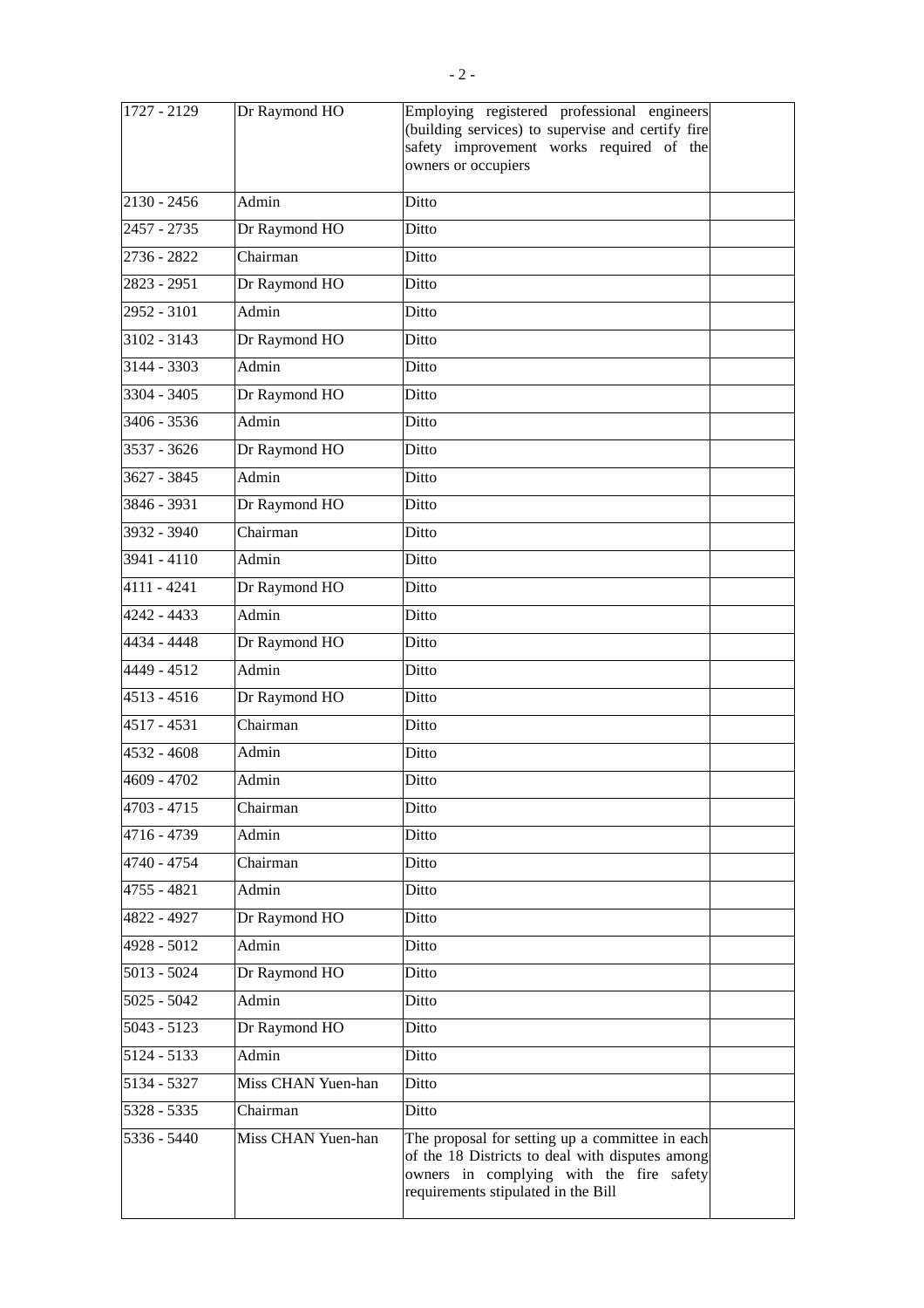| 5441 - 5718                    | Admin                              | Ditto                                                                                                                                                                                                                                                                                                                                                                         |  |
|--------------------------------|------------------------------------|-------------------------------------------------------------------------------------------------------------------------------------------------------------------------------------------------------------------------------------------------------------------------------------------------------------------------------------------------------------------------------|--|
| 5719 - 5752                    | Chairman                           | Ditto                                                                                                                                                                                                                                                                                                                                                                         |  |
| 5753 - 5805                    | Miss CHAN Yuen-han                 | Ditto                                                                                                                                                                                                                                                                                                                                                                         |  |
| 5806 - 5850                    | Chairman                           | Ditto                                                                                                                                                                                                                                                                                                                                                                         |  |
| 5851 - 5907                    | Ms Audrey EU                       | Should<br>not proceed to<br>clause-by-clause<br>examination of the Bill until the draft guidelines<br>drawn up by the Fire Services Department and<br>the Buildings Department to provide for the<br>circumstances under which owners or occupiers<br>might be exempted from complying with certain<br>fire safety requirements stipulated in the Bill<br>were improved       |  |
| 5908 - 5934                    | Admin                              | Ditto                                                                                                                                                                                                                                                                                                                                                                         |  |
| 5935 - 010040                  | Ms Audrey EU                       | Ditto                                                                                                                                                                                                                                                                                                                                                                         |  |
| $\overline{010041}$ - 010121   | Admin                              | Ditto                                                                                                                                                                                                                                                                                                                                                                         |  |
| 010122 - 010253 Chairman       |                                    | Ditto                                                                                                                                                                                                                                                                                                                                                                         |  |
| 010254 - 010346   Ms Audrey EU |                                    | Ditto                                                                                                                                                                                                                                                                                                                                                                         |  |
| 010347 - 010435 Admin          |                                    | Ditto                                                                                                                                                                                                                                                                                                                                                                         |  |
| 010436 - 010503 Chairman       |                                    | Ditto                                                                                                                                                                                                                                                                                                                                                                         |  |
|                                | 010504 - 010548 Mr FUNG Kin-kee    | The advisory committee mentioned in clause<br>$5(10)$ of the Bill should include members of the<br>public                                                                                                                                                                                                                                                                     |  |
| 010549 - 010745 Admin          |                                    | Ditto                                                                                                                                                                                                                                                                                                                                                                         |  |
|                                | 010746 - 010839 Mr FUNG Kin-kee    | Ditto                                                                                                                                                                                                                                                                                                                                                                         |  |
| 010840 - 010927 Chairman       |                                    | Ditto                                                                                                                                                                                                                                                                                                                                                                         |  |
| 010928 - 010952 Admin          |                                    | Ditto                                                                                                                                                                                                                                                                                                                                                                         |  |
|                                | 010953 - 011053 Mr FUNG Kin-kee    | Ditto                                                                                                                                                                                                                                                                                                                                                                         |  |
| 011054 - 011110 Chairman       |                                    | Ditto                                                                                                                                                                                                                                                                                                                                                                         |  |
| $011111 - 011208$              | Admin                              | Ditto                                                                                                                                                                                                                                                                                                                                                                         |  |
|                                | 011209 - 011213 Mr FUNG Kin-kee    | Ditto                                                                                                                                                                                                                                                                                                                                                                         |  |
| 011214 - 011221                | <b>Chairman</b>                    | Ditto                                                                                                                                                                                                                                                                                                                                                                         |  |
|                                | 011222 - 011337 Miss CHAN Yuen-han | Should<br>proceed<br>clause-by-clause<br>not<br>to<br>examination of the Bill until the draft guidelines<br>drawn up by the Fire Services Department and<br>the Buildings Department to provide for the<br>circumstances under which owners or occupiers<br>might be exempted from complying with certain<br>fire safety requirements stipulated in the Bill<br>were improved |  |
| 011338 - 011434 Admin          |                                    | Ditto                                                                                                                                                                                                                                                                                                                                                                         |  |
|                                | 011435 - 011606 Miss CHAN Yuen-han | Home Affairs Department should render more<br>support to building owners in complying with<br>the fire safety requirements stipulated in the Bill                                                                                                                                                                                                                             |  |
| 011607 - 011848 Admin          |                                    | Ditto                                                                                                                                                                                                                                                                                                                                                                         |  |
| 011849 - 011851                | <b>Chairman</b>                    | Ditto                                                                                                                                                                                                                                                                                                                                                                         |  |
|                                | 011852 - 011929 Miss CHAN Yuen-han | Ditto                                                                                                                                                                                                                                                                                                                                                                         |  |